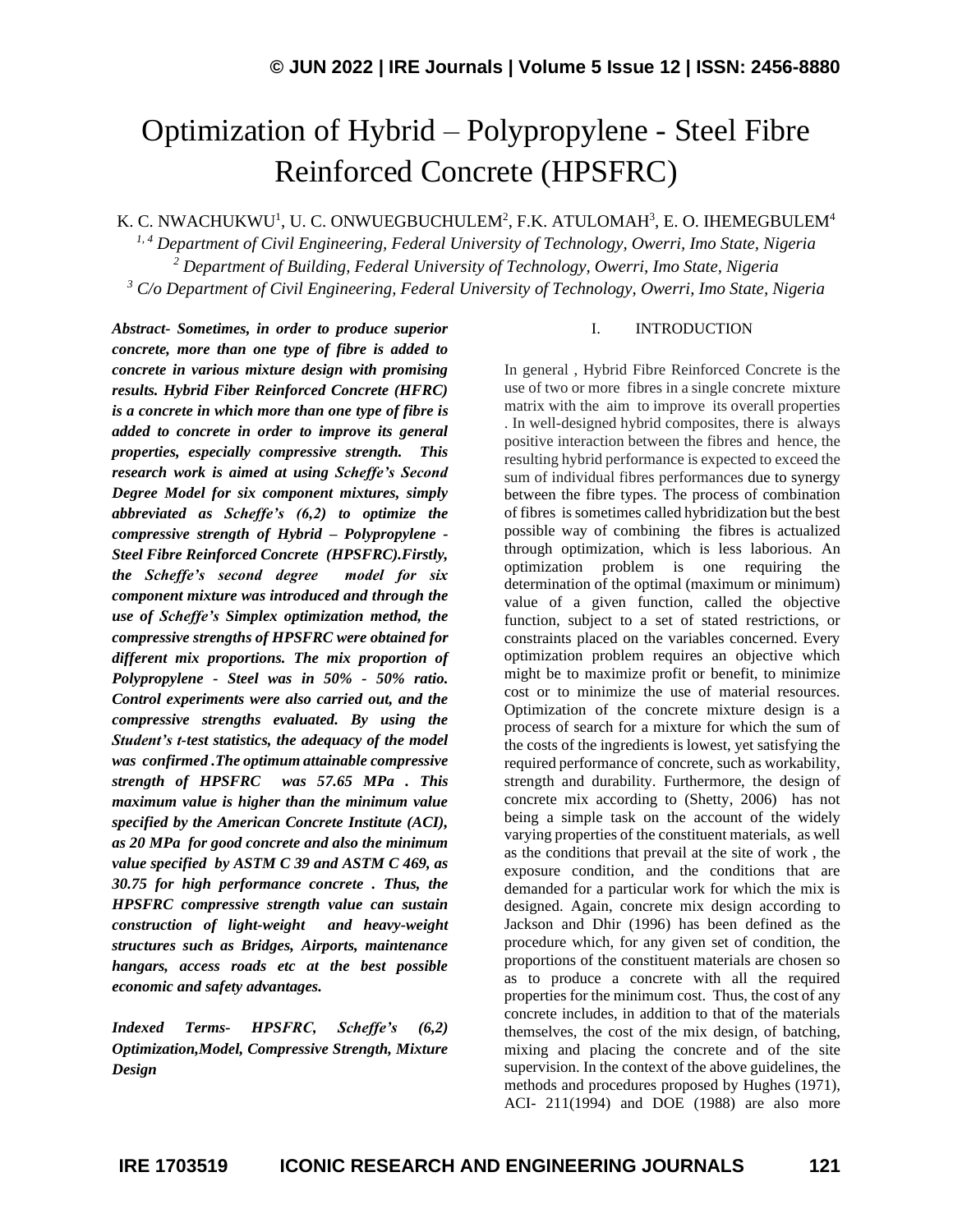complex and time consuming as they involve a lot of trial mixes and deep statistical calculations before the desired strength of the concrete can be achieved. Thus, optimization of the concrete mixture design remains the fastest method, best option and the most efficient way of selecting concrete mix /proportion for better efficiency and performance of concrete when compared with usual empirical methods as listed above. A typical example of optimization model is Scheffe's Mathematical, which can be in form of Scheffe's Second Degree model or Scheffe's Third Degree model. Thus,in this present study, Scheffe's Second Degree Model for six components mixtures (namely cement, fine aggregate, coarse aggregate, water, polypropylene fibre and steel fibre) will be presented.

Concrete being the most widely used construction material has been undergoing changes both as a material and due to technological advancement. According to Oyenuga (2008), concrete is a composite inert material comprising of a binder course (cement), mineral filter or aggregates and water. Concrete, being a homogeneous mixture of cement, sand, gravel and water is very strong in carrying compressive forces and hence is gaining increasing importance as building materials throughout the world (Syal and Goel, 2007). Concrete, according to Neville (1990), plays an important part in all building structures owing to its numerous advantages which ranges from low built in fire resistance, high compressive strength to low maintenance. However, according to Shetty (2006) , plain concrete possesses a very low tensile strength, limited ductility and little resistance to cracking. This has resulted to continuous search for upgrading the properties of concrete. To remedy this situation, attempts have been made in the past to impact improvement in tensile properties of concrete members by way of using conventional reinforced steel bars and also by applying restraining techniques. Although both these methods provide tensile strength to the concrete members, they however, do not increase the inherent tensile strength of concrete itself.. Based on several further researches and recent developments, it has been observed that the addition of fibres (either as glass fibre, polypropylene fibre, nylon fibre, steel fibre , plastic fibre, asbestor (mineral fibre), or carbon fibres , etc.) to concrete would act as crack arrester and would substantially improve its static and dynamic properties. This type of concrete is known as Fibre reinforced concrete (FRC). FRC is a composite material consisting of mixtures of cement, mortar or concrete and discontinuous, discrete, uniformly dispersed. Hybrid – Polypropylene - Steel Fibre Reinforced Concrete (HPSFRC) is concrete mixture where the conventionally steel reinforcement

in concrete production is replaced (wholly or partially) with polypropylene fibre and steel fibre. Already, works on optimization of compressive strength of PFRC and SFRC have been carryout out.

According to Ettu (2001), the major aim of engineering design is to ensure that the structure being designed will not reach a Serviceability Limit State (SLS), which is connected with deflection, cracking, vibration etc, and Ultimate Limit State (ULS), which is generally connected with collapse. In all of the above, the concrete's compressive strength is one of the most important properties of concrete that require close investigation because of its important role. Compressive strength of concrete is the Strength of hardened concrete measured by the compression test. It is a measure of the concrete's ability to resist loads which tend to compress it. It is measured by crushing cylindrical concrete specimens in a universal testing machine. Again, the compressive strength of the concrete cube test also provides an idea about all the characteristics of concrete under examination.

The present study therefore examines the use of Scheffe's Second Degree Model in optimizing the compressive strength of HPSFRC. As a matter of fact many researchers have done related works on polypropylene fibre as well as steel fibre. For instance, on PFRC , Bayasi and Zeng (1993) and Patel and others (2012) have investigated the properties of PFRC. On SFRC and related works, Baros and others (2005) investigated the post – cracking behaviour of SFRC. Jean-Louis and Sana (2005) investigated the corrosion of SFRC from the crack. Lima and Oh (1999) carried out an experimental and theoretical investigation on the shear of SFRC beams. Similarly, Lau and Anson (2006) carried out research on the effect of high temperatures on high performance SFRC. The work of Lie and Kodar (1996) was on the study of thermal and mechanical properties of SFRC at elevated temperatures. Blaszczynski and Przybylska-Falek (2015) investigated the use of SFRC as a structural material. Huang and Zhao (1995) investigated the properties of SFRC containing larger coarse aggregate. Arube and others (2021) investigated the Effects of Steel Fibres in Concrete Paving Blocks. Again, Khaloo and others (2005) examined the flexural behaviour of small SFRC slabs. And Ghaffer and others (2014) investigated the use of steel fibres in structural concrete to enhance the mechanical properties of concrete. On HPSFRC and related works, M-K.Yew and others (2011) have investigated the strength properties of Hybrid Nylon-Steel fibre-reinforced concrete in comparison to that of polypropylene-steel fibre-reinforced concrete. In their contribution, Varma and Raji (2019) have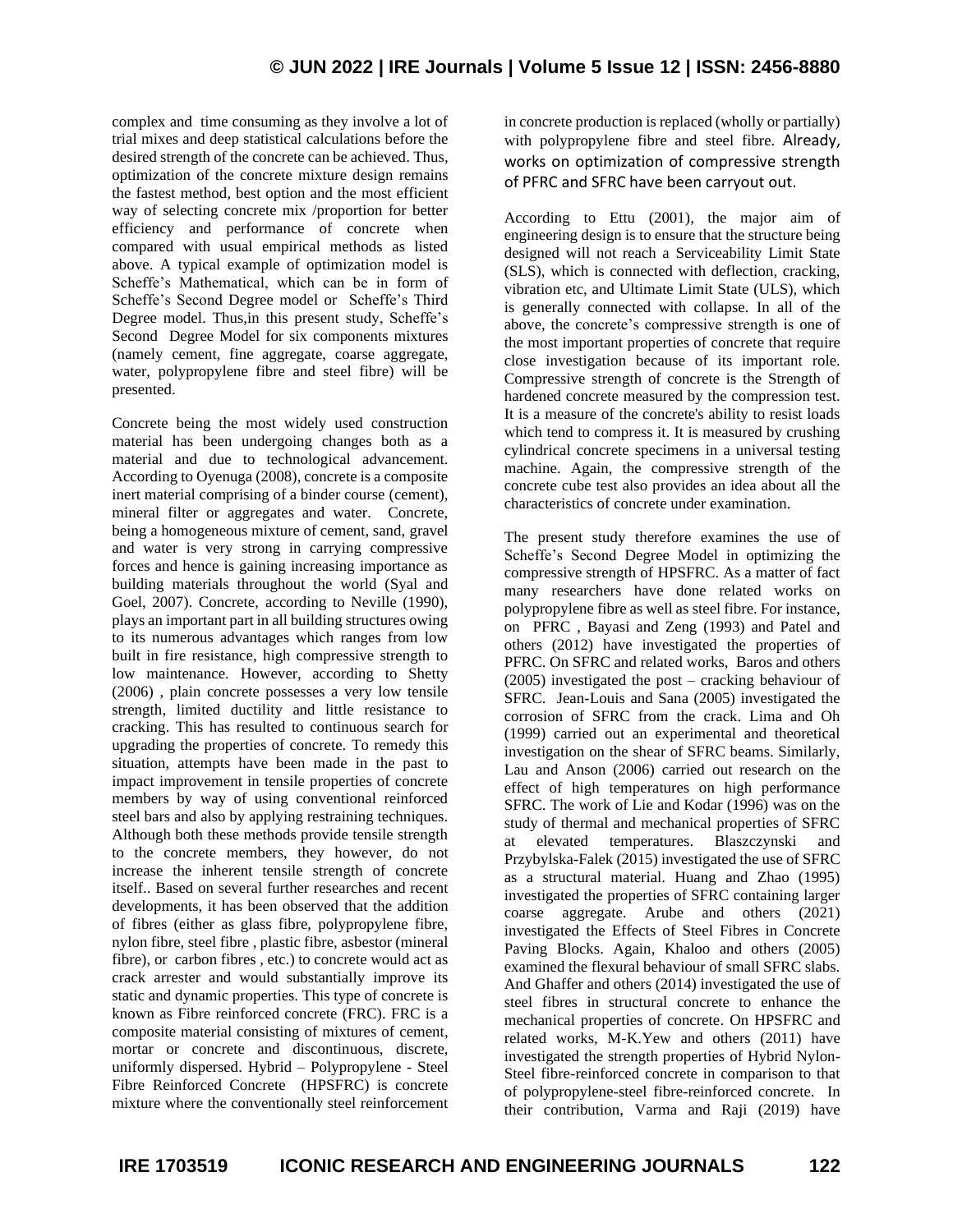presented an experimental investigation to quantity the improved mechanical properties of Hybrid - Polypropylene-Steel Fibre-Reinforced Concrete. Nuaklong and others (2020) investigated the effect of hybrid polypropylene- steel- fibres on strength characteristics of UHPFRC. Qian and Stroeven (2000) investigated the optimization of fibre size , fibre content, and fly ash content in hybrid polypropylenesteel fibre concrete based on general mechanical properties. Recent works on optimization show that many researchers have used Scheffe's method to carry out one form of optimization work or the other. For example, Nwakonobi and Osadebe (2008) used Scheffe's model to optimize the mix proportion of Clay- Rice Husk Cement Mixture for Animal Building. Ezeh and Ibearugbulem (2009) applied Scheffe's model to optimize the compressive cube strength of River Stone Aggregate Concrete. Scheffe's model was used by Ezeh and others (2010a) to optimize the compressive strength of cement- sawdust Ash Sandcrete Block. Again Ezeh and others (2010b) optimized the aggregate composition of laterite/ sand hollow block using Scheffe's simplex method. The work of Ibearugbulem (2006) and Okere (2006) were also based on the use of Scheffe' mathematical model in the optimization of compressive strength of Perwinkle Shell- Granite Aggregate Concrete and optimization of the Modulus of Rupture of Concrete respectively. Obam (2009) developed a mathematical model for the optimization of strength of concrete using shear modulus of Rice Husk Ash as a case study. The work of Obam (2006) was based on four component mixtures, that is Scheffe's (4,2) and Scheffe's (4,3). Nwachukwu and others (2017) developed and employed Scheffe's Second Degree Polynomial model to optimize the compressive strength of Glass Fibre Reinforced Concrete (GFRC). Also, Nwachukwu and others (2022a) developed and used Scheffe's Third Degree Polynomial model, Scheffe's  $(5,3)$  to optimize the compressive strength of GFRC where they compared the results with their previous work, Nwachukwu and others (2017). Nwachukwu and others (2022c) used Scheffe's (5,2) optimization model to optimize the compressive strength of Polypropylene Fibre Reinforced Concrete (PFRC). Again, Nwachukwu and others (2022d) applied Scheffe's (5,2) mathematical model to optimize the compressive strength of Nylon Fibre Reinforced Concrete (NFRC). Nwachukwu and others (2022b) applied Scheffe's (5,2) mathematical model to optimize the compressive strength of Steel Fibre Reinforced Concrete (SFRC). Furthermore, Nwachukwu and others (2022e) used Scheffe's Third Degree Regression model, Scheffe's (5,3) to optimize the compressive strength of PFRC. Nwachukwu and others (2022f) applied Modified Scheffe's Third Degree Polynomial model to optimize the compressive strength of NFRC. And lastly, Nwachukwu and others (2022g) applied Scheffe's Third Degree Model to optimize the compressive strength of SFRC. From the forgoing, it appears that the subject matter has not been wholly addressed as it can be envisaged that no work has been done on the use of Scheffe's Second Degree Model to optimize the compressive strength of HPSFRC. Henceforth, the need for this present research work.

### II. SCHEFFE'S (6, 2) REGRESSION EQUATION

A simplex lattice is a structural representation of lines joining the atoms of a mixture, whereas these atoms are constituent components of the mixture. For HPSFRC mixture, the constituent elements are these six components, water, cement, fine aggregate, coarse aggregate, polypropylene fibre and steel fibre. Thus, a simplex of six-component mixture is a five dimensional solid. According to Obam (2009), mixture components are subject to the constraint that the sum of all the components must be equal to 1. That is:

$$
X_1 + X_2 + X_3 + \dots + X_q =
$$
  
1 ;  $\Rightarrow \sum_{i=1}^q X_i =$   
1 (1)

where  $X_i \ge 0$  and  $i = 1, 2, 3...$  q, and q = the number of mixtures.

# 2.1. INTRODUCTION OF SIX COMPONENT MIXTURES IN SCHEFFE'S SIMPLEX LATTICE **DESIGN**

The (q, m) simplex lattice design are characterized by the symmetric arrangements of points within the experimental region and a well-chosen regressionl equation to represent the response surface over the entire simplex region (Aggarwal, 2002). The (q, m) simplex lattice design given by Scheffe, according to Nwakonobi and Osadebe (2008) contains  $q+m-1C_m$ points where each components proportion takes (m+1) equally spaced values  $X_i = 0, \frac{1}{m}$  $\frac{1}{m}, \frac{2}{m}$  $\frac{2}{m}, \frac{3}{m}$  $\frac{3}{m}, \ldots, 1; \quad i =$  $1, 2, \ldots, q$  ranging between 0 and 1 and all possible mixture with these component proportions are used, and m is scheffe's polynomial degee, which in this present study is 2.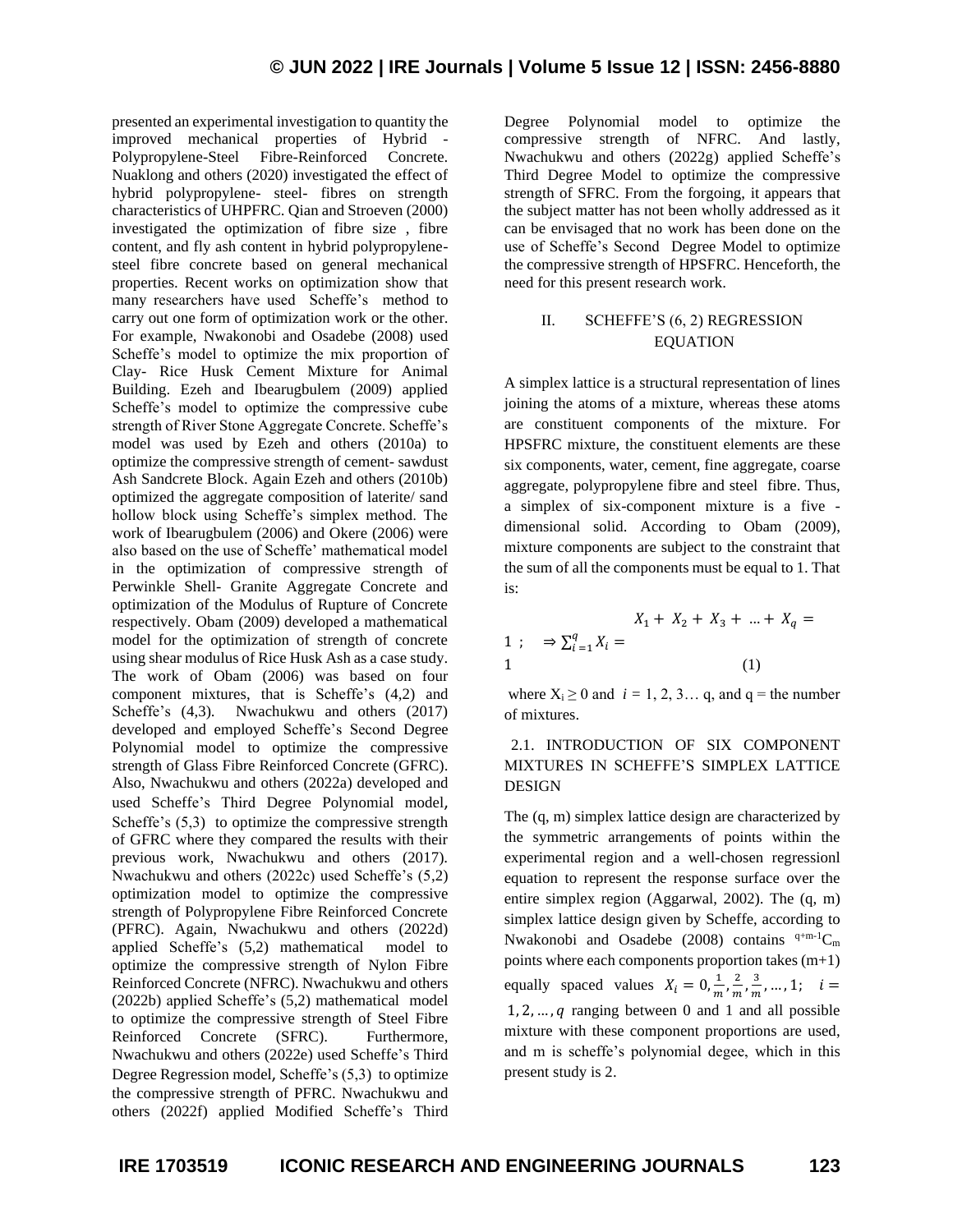For example a (3, 2) lattice consists of  $3+2-1C_2$  i.e.  ${}^4C_2$  $= 6$  points. Each  $X_i$  can take m+1 = 3 possible values; that is  $x = 0, \frac{1}{2}$  $\frac{1}{2}$ , 1 with which the possible design points are∶

$$
(1, 0, 0), (0, 1, 0), (0, 0, 1), (\frac{1}{2}, \frac{1}{2}, 0), (0, \frac{1}{2}, \frac{1}{2}), (\frac{1}{2}, 0, \frac{1}{2})
$$

 $\frac{(q+m-1)!}{(q-1)! \cdot m!}$  Or  $q+m-$ 

. The general formula for evaluating the number of coefficients/terms/points required for a given lattice is given by:

 ${}^{1}C_{m}$ 

 $2(a-b)$ 

Where  $k =$  number of coefficients/ terms / points

 $q =$  number of components = 6 in this study

 $m =$  number of degree of polynomial = 2 in this present work

Using either of Eqn. (2),  $k_{(6,2)} = 21$ 

 $k = \frac{(q+m-1)!}{(q+1)!}$ 

Thus, the possible design points for Scheffe's (6,2) lattice can be as follows:

 $A_1$  ( 1,0,0,0,0,0);  $A_2$  (0,1,0,0,0,0);  $A_3$  (0,0,1,0,0,0);  $A_4$  $(0,0,0,1,0,0), A_5 (0,0,0,0,1,0); A_6 (0, 0,0,0, 0, 1); A_{12}$ (0.67,0.33, 0, 0, 0, 0); A<sup>13</sup> (0.67, 0, 0.33,0,0,0); A<sup>14</sup>  $(0.67, 0, 0, 0.33, 0, 0);$  A<sub>15</sub>  $(0.67, 0, 0, 0.0.33, 0);$  A<sub>16</sub> (0.67, 0, 0, 0, 0, 0.33); A<sup>23</sup> (0,0.50,0.50, 0,0,0); A<sup>24</sup> (0, 0.50, 0, 0.50, 0,0); A25, (0, 0.50, 0, 0,0.50, 0); A<sup>26</sup> (0, 0.50,0,0, 0.50); A<sub>34</sub> (0.50, 0.50, 0, 0,0,0); A<sub>35</sub> (O.50, 0,0.50, 0,0,0); A<sup>36</sup> (0.50,0, 0,0.50, 0, 0); A<sup>45</sup> (0.50, 0,  $0,0.50,$  0);  $A_{46}(0.50,0,0,0,0,0.50); A_{56}(0,0,0.50,0.50,0,0);$ (3)

According to Obam (2009), a Scheffe's polynomial function of degree, m in the q variable  $X_1, X_2, X_3, X_4$  $\ldots$  X<sub>q</sub> is given in the form of Eqn.(4)

N=  $b_0 + \sum bi \xi i + \sum bi j \xi j + \sum bi j \xi j \xi k + \cdots$  $\sum b i^{j}$ <sub>2</sub> + ...  $i_n x i_2 x i_n$  (4)

where  $(1 \le i \le q, 1 \le i \le j \le k \le q, 1 \le i_1 \le i_2 \le \ldots \le i_n \le j$ q respectively),  $b = constant coefficients$  and N is the response which represents the property under investigation, which ,in this case is the compressive strength.

As this research work is based on the Scheffe's (6, 2) simplex, the actual form of Eqn. (4) for six component mixture , degree two (6, 2) will be developed subsequently.

#### 2.2. PSEUDO AND ACTUAL COMPONENTS.

In Scheffe's mix design, there exist a relationship between the pseudo components and the actual components which has been established as Eqn.(5):

$$
Z = A * X \tag{5}
$$

where  $Z$  is the actual component;  $X$  is the pseudo component and A is the coefficient of the relationship

Re-arranging Eqn. (5) yields:

 $X = A^{-1} * Z$  (6)

## 2.3. FORMULATION OF HPSFRC REGRESSION EQUATION FOR SCHEFFE'S (6, 2) LATTICE

The Regression equation by Scheffe (1958), otherwise known as response is given in Eqn.(4) .Hence, for Scheffe's  $(6,2)$  simplex lattice, the regression equation for six component mixtures is formulated based on Eqn.(4) and the work of Nwachukwu and others (2017) as under:

 $N = B1X1 + B2X2 + B3X3 + B4X4 + B5X5 +$ ß6X6 + ß12X1X2 +ß13X1X3 + ß14X1X4 +  $B15X1X5 + B16X1X6 +$  ß23X2X3 + ß24X2X4 + ß25X2X5 + ß26X2X6 +ß34X3X4+ ß35X3X5+ ß36X3X6 + ß45X4X5 + ß46X4X6  $+856X5X6$  (7)

#### 2.4 . DETERMINATION OF COEFFICIENTS OF THE SCHEFFE'S (6, 2) POLYNOMIAL

From the work of Nwachukwu and others (2017), the coefficients of the Scheffe's (6, 2) polynomial can be determined as under. :

 $\beta_{1} = N_1$ ;  $\beta_{2} = N_2$ ;  $\beta_{3} = N_3$ ;  $\beta_{4} = N_4$ ;  $\beta_{5} = N_5$  and  $\beta$  $_6 = N_6$ 8(a-f)

$$
\begin{array}{rl} \beta_{12} = & 4N_{12} - 2N_{1-} \ 2N_{2} \, ; \ \beta_{13} = & 4N_{13} - 2N_{1-} \\ 2N_{3} \, ; \ \beta_{14} = & 4N_{14} - 2N_{1-} \ 2N_{4} \, ; \\ 9(a\text{-}c) \end{array}
$$

 $\beta_{15} = 4N_{15} - 2N_{1} - 2N_{5}$ ;  $\beta_{16} = 4N_{16} - 2N_{1}$ 2N<sub>6</sub>; β<sub>23</sub> = 4N<sub>23</sub> – 2N<sub>2</sub> – 2N<sub>3</sub>; β<sub>24</sub> = 4N<sub>24</sub> – 2N<sub>2</sub> – 2N<sub>4</sub>; 10(a-d)

 $\beta_{25} = 4N_{25} - 2N_{2} - 2N_{5}$ ;  $\beta_{26} = 4N_{26} - 2N_{2} - 2N_{6}$  $\beta_{34} = 4N_{34} - 2N_{3} - 2N_{4}; \ \beta_{35} = 4N_{35} - 2N_{3} - 2N_{5};$ 11(a-d)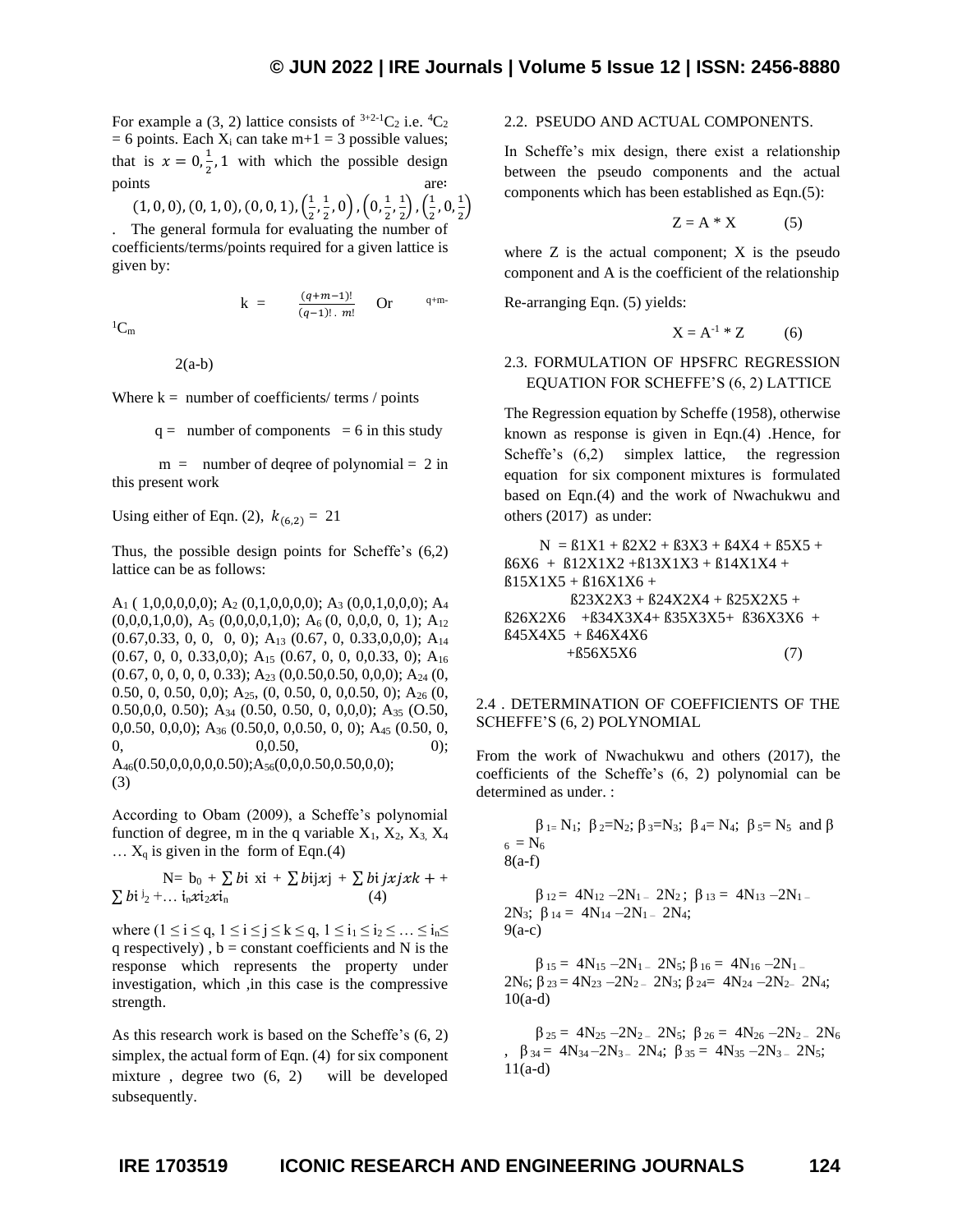$\beta_{36} = 4N_{36} - 2N_{3} - 2N_{6}$ ;  $\beta_{45} = 4N_{46} - 2N_{4} - 2N_{6}$ ,  $\beta_{46} = 4N_{46} - 2N_{4} - 2N_{6}$ ;  $\beta_{56} = 4N_{56} - 2N_{35} - 2N_{6}$ ; 12(a-d)

Where  $N_i$  = Response Function (Compressive Strength) for the pure component,  $i$ 

2.5. SCHEFFE'S (6, 2) MIXTURE DESIGN **MODEL** 

Substituting Eqns. (8)-(12) into Eqn. (7), yields the mixture design model for the HPSFRC Scheffe's (6,2) lattice.

2.6. PSEUDO AND ACTUAL MIX PROPORTIONS OF SCHEFFE'S (6, 2) DESIGN LATTICE

Since the requirement of simplex lattice design based on Eqn. (1) criteria makes it impossible to use the conventional mix ratios such as 1:2:4 etc., at a given water/cement ratio for the actual mix ratio., there is need for the transformation of the actual components proportions to meet the above criterion. Based on experience and previous knowledge from literature, the following arbitrary prescribed mix ratios are always chosen for the six vertices of Scheffe's  $(6,2)$  lattice. They are :

A<sup>1</sup> (0.67:1:1.7:2:0.5:0.5); A<sup>2</sup> (0.56:1:1.6:1.8:0.8:0.8); A3 (0.5:1:1.2:1.7:1:1); A4 (0.7:1:1:1.8:1.2:1.2);

A<sub>5</sub> (0.75:1:1.3:1.2:1.5:1.5), and A<sub>6</sub> (0.80:1:1.3:1.2:0.9:0.9) (13)

which represent water/cement ratio, cement, fine aggregate, coarse aggregate, polypropylene fibre and steel fibre respectively.

For the pseudo mix ratio, the following corresponding mix ratios at the vertices for six component mixtures are always chosen:

A<sub>1</sub>(1:0:0:0:0:0), A<sub>2</sub>(0:1:0:0: 0:0), A<sub>3</sub>( 0:0:1:0:0:0), A<sub>4</sub>(0:0:0:1:0:0), A<sub>5</sub>(0:0:0:0:1:0) and A<sub>6</sub>(0:0:0:0:0:1) (14)

For the transformation of the actual component, Z to pseudo component, X, and vice versa, Eqns. (5) and (6) are used. Substituting the mix ratios from point  $A_1$ into Eqn. (5) yields:

| 0.67 | An       |                                                                 |          |                                 | A <sub>12</sub> A <sub>13</sub> A <sub>14</sub> A <sub>15</sub> A <sub>16</sub> |   |      |
|------|----------|-----------------------------------------------------------------|----------|---------------------------------|---------------------------------------------------------------------------------|---|------|
| 1.00 | $A_{21}$ | A <sub>22</sub> A <sub>23</sub>                                 | $A_{24}$ | A <sub>25</sub> A <sub>26</sub> |                                                                                 |   |      |
| 1.70 |          | A <sub>31</sub> A <sub>32</sub> A <sub>33</sub> A <sub>34</sub> |          | A <sub>35</sub> A <sub>36</sub> |                                                                                 |   | (15) |
| 2.00 | $A_{41}$ | A <sub>42</sub> A <sub>43</sub>                                 | A44      | A45 A46                         |                                                                                 |   |      |
| 0.50 | A51      | A <sub>52</sub> A <sub>53</sub>                                 | $A_{54}$ | A55 A56                         |                                                                                 |   |      |
| 0.50 | A61      | A62 A63 A64                                                     |          | A65 A66                         |                                                                                 | ৩ |      |

Transforming the R.H.S matrix and solving, we obtain as follows:

 $A_{11}(1) + A_{21}(0) + A_{31}(0) + A_{41}(0) + A_{51}(0) + A_{61}$  $(0) = 0.67$ .

Thus ,  $A_{11} = 0.67$ 

Similarly,  $A_{21} = 1$ ;  $A_{31} = 1.7$ ;  $A_{41} = 2$ ;  $A_{51} = 0.5$ ;  $A_{61} = 0.5$ 

The same approach is used to obtain the remaining values as shown in Eqn. (16)



Considering mix ratios at the mid points from Eqn.(3) and substituting these pseudo mix ratios in turn into Eqn.(16) will yield the corresponding actual mix ratios.

For instance, considering point  $A_{12}$  we have:  $A_{12}$ (0.67,0.33, 0, 0, 0, 0). This implies:

$$
\begin{bmatrix} Z_1 \\ Z_2 \\ Z_3 \\ Z_4 \\ Z_5 \\ Z_6 \end{bmatrix} = \begin{bmatrix} 0.67 & 0.56 & 0.50 & 0.50 & 0.75 & 0.75 \\ 1.00 & 1.00 & 1.00 & 1.00 & 1.00 \\ 1.70 & 1.60 & 1.20 & 1.00 & 1.30 \\ 2.00 & 1.80 & 1.70 & 1.80 & 1.20 & 1.50 \\ 0.50 & 0.80 & 1.00 & 1.20 & 1.50 & 1.50 \\ 0.50 & 0.80 & 1.00 & 1.20 & 1.50 & 1.50 \end{bmatrix} \begin{bmatrix} 0.67 \\ 0.33 \\ 0 \\ 0 \\ 0 \\ 0 \end{bmatrix} = \begin{bmatrix} 0.63 \\ 1 \\ 1.67 \\ 1.60 \\ 1.60 \\ 1.60 \end{bmatrix} \tag{17}
$$

Solving,  $Z_1 = 0.63$ ;  $Z_2 = 1.00$ ;  $Z_3 = 1.67$ <sup>o</sup>  $Z_4 = 1.90$ ;  $Z_5 = 1.67$ <sup>o</sup>  $= 1.60$  and  $Z_6 = 1.60$ 

The same approach goes for the remaining mid-point mix ratios.

Hence, to generate the polynomial coefficients, twenty-one (21) experimental tests will be carried out and the corresponding mix ratios are depicted in Table 1.

Table 1: Pseudo (X) and Actual (Z) Mix Ratio for HPSFRC based on Scheffe's (6,2) Lattice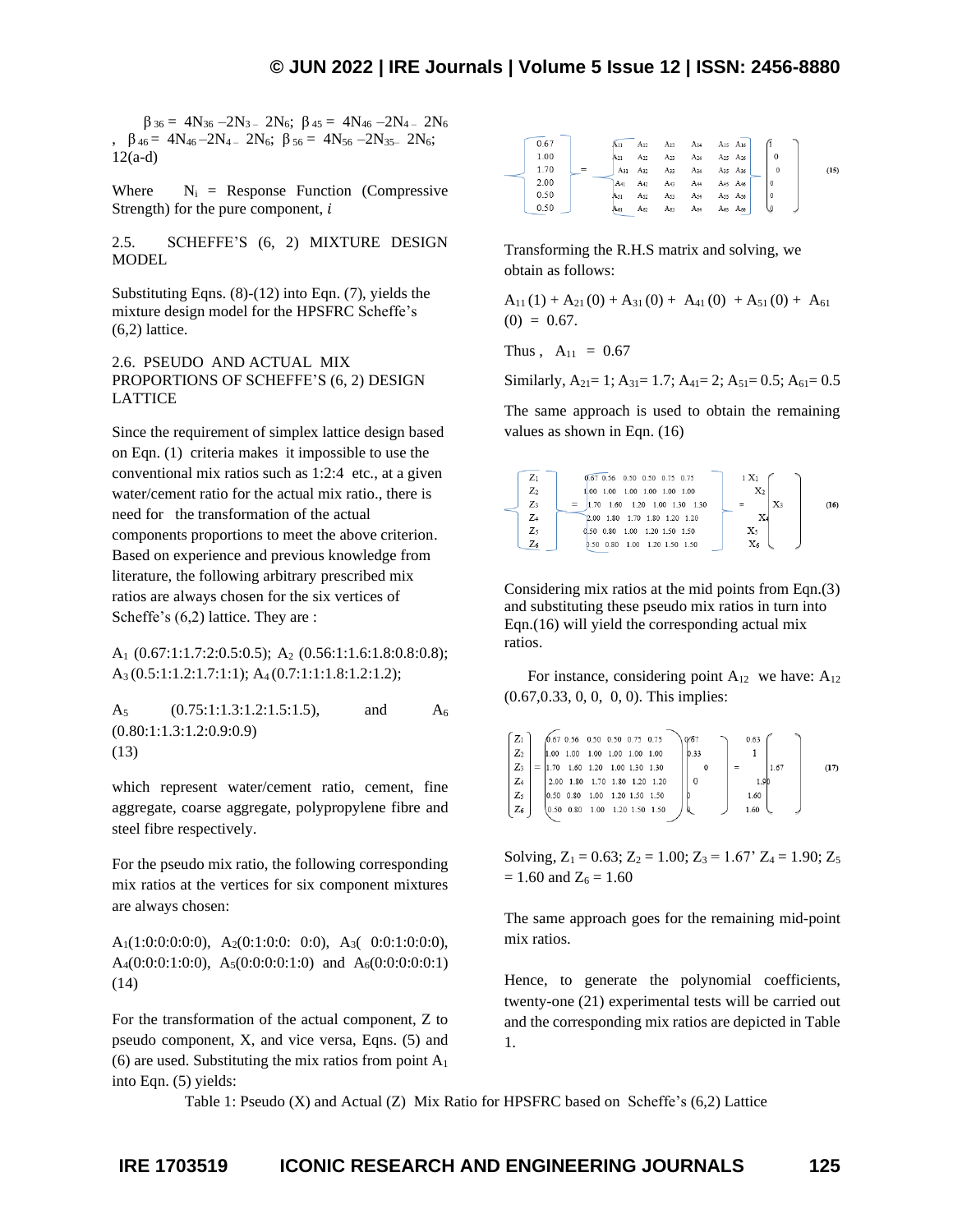| S/N            | <b>POINTS</b>  | PSEUDO COMPONENT |              |                |                |                |                | <b>RESPONSE</b><br><b>SYMBOL</b> |       |       | <b>ACTUAL COMPONENT</b> |       |       |       |
|----------------|----------------|------------------|--------------|----------------|----------------|----------------|----------------|----------------------------------|-------|-------|-------------------------|-------|-------|-------|
|                |                | $X_1$            | $X_2$        | $X_3$          | $X_4$          | $X_5$          | $X_6$          |                                  | $Z_1$ | $Z_2$ | $Z_3$                   | $Z_4$ | $Z_5$ | $Z_6$ |
|                |                |                  |              |                |                |                |                |                                  |       |       |                         |       |       |       |
| -1             | 1              | 1                | $\theta$     | $\mathbf{0}$   | $\Omega$       | $\Omega$       | $\Omega$       | $N_1$                            | 0.67  | 1.00  | 1.70                    | 2.0   | 0.5   | 0.5   |
| $\overline{2}$ | $\overline{2}$ | $\Omega$         | $\mathbf{1}$ | $\Omega$       | $\Omega$       | $\Omega$       | $\Omega$       | $N_2$                            | 0.56  | 1.00  | 1.60                    | 1.8   | 0.8   | 0.8   |
| 3              | 3              | $\Omega$         | $\Omega$     | $\mathbf{1}$   | $\Omega$       | $\Omega$       | $\Omega$       | $N_3$                            | 0.50  | 1.00  | 1.20                    | 1.7   | 1.0   | 1.0   |
| $\overline{4}$ | $\overline{4}$ | $\mathbf{0}$     | $\Omega$     | $\mathbf{0}$   | $\mathbf{1}$   | $\Omega$       | $\overline{0}$ | $N_4$                            | 0.70  | 1.00  | 1.00                    | 1.8   | 1.2   | 1.2   |
| 5              | 5              | $\Omega$         | $\Omega$     | $\mathbf{0}$   | $\Omega$       | $\mathbf{1}$   | $\Omega$       | $N_5$                            | 0.75  | 1.00  | 1.30                    | 1.2   | 1.5   | 1.5   |
| 6              | 6              | $\Omega$         | $\Omega$     | $\Omega$       | $\Omega$       | $\Omega$       | 1              | $N_6$                            | 0.63  | 1.00  | 1.67                    | 1.9   | 1.6   | 1.6   |
| $\overline{7}$ | 12             | 0.67             | 033          | $\mathbf{0}$   | $\Omega$       | $\Omega$       | $\Omega$       | $N_{12}$                         | 0.60  | 1.00  | 1.63                    | 1.8   | 0.7   | 0.7   |
| 8              | 13             | 0.67             | $\Omega$     | 0.33           | $\Omega$       | $\Omega$       | $\Omega$       | $N_{13}$                         | 0.61  | 1.00  | 1.54                    | 1.9   | 0.6   | 0.6   |
| 9              | 14             | 0.67             | $\Omega$     | $\Omega$       | 0.33           | $\Omega$       | $\Omega$       | $N_{14}$                         | 0.56  | 1.00  | 1.37                    | 1.8   | 0.8   | 0.8   |
| 10             | 15             | 0.67             | $\Omega$     | $\Omega$       | $\Omega$       | 0.33           | $\Omega$       | $N_{15}$                         | 0.68  | 1.00  | 1.47                    | 1.9   | 0.7   | 0.7   |
| 11             | 16             | 0.67             | $\theta$     | $\overline{0}$ | $\Omega$       | $\overline{0}$ | 0.33           | $N_{16}$                         | 0.69  | 1.00  | 1.23                    | 1.8   | 0.9   | 0.9   |
| 12             | 23             | $\Omega$         | 0.50         | 0.50           | $\Omega$       | $\Omega$       | $\Omega$       | $N_{23}$                         | 0.70  | 1.00  | 1.57                    | 1.7   | 0.8   | 0.8   |
| 13             | 24             | $\Omega$         | 0.50         | $\Omega$       | 0.50           | $\overline{0}$ | $\Omega$       | $N_{24}$                         | 0.72  | 1.00  | 1.43                    | 1.4   | 1.1   | 1.1   |
| 14             | 25             | $\Omega$         | 0.50         | $\Omega$       | $\Omega$       | 0.50           | $\Omega$       | $N_{25}$                         | 0.55  | 1.00  | 1.40                    | 1.7   | 0.8   | 0.8   |
| 15             | 26             | $\mathbf{0}$     | 0.50         | $\overline{0}$ | $\overline{0}$ | $\overline{0}$ | 0.50           | $\rm N_{26}$                     | 0.52  | 1.00  | 1.20                    | 1.7   | 0.9   | 0.9   |
| 16             | 34             | 0.50             | 0.50         | $\overline{0}$ | $\Omega$       | $\overline{0}$ | $\Omega$       | $N_{34}$                         | 0.61  | 1.00  | 1.67                    | 1.8   | 0.9   | 0.9   |
| 17             | 35             | 0.50             | $\Omega$     | 0.50           | $\Omega$       | $\Omega$       | $\Omega$       | $N_{35}$                         | 0.66  | 1.00  | 1.73                    | 1.8   | 1.0   | 1.0   |
| 18             | 36             | 0.50             | $\Omega$     | $\mathbf{0}$   | 0.50           | $\Omega$       | $\Omega$       | $N_{36}$                         | 0.63  | 1.00  | 1.50                    | 1.6   | 0.7   | 0.7   |
| 19             | 45             | 0.50             | $\Omega$     | $\mathbf{0}$   | $\Omega$       | 0.50           | $\Omega$       | $N_{45}$                         | 0.69  | 1.00  | 1.40                    | 1.4   | 0.6   | 0.6   |
| 20             | 46             | 0.50             | $\Omega$     | $\Omega$       | $\Omega$       | $\Omega$       | 0.50           | $N_{46}$                         | 0.57  | 1.00  | 1.13                    | 1.7   | 1.0   | 1.0   |
| 21             | 56             | $\Omega$         | $\Omega$     | 0.50           | 0.50           | $\Omega$       | $\Omega$       | $N_{56}$                         | 0.64  | 1.00  | 1.07                    | 1.7   | 1.1   | 1.1   |

# 2.7. THE CONTROL POINTS

Twenty- one (21) different controls were predicted which according to Scheffe's (1958) ,their summation should not be greater than one. The same approach for component transformation adopted for the initial experimental points are also adopted for the control points and the results are shown in Table 2.

Table 2 : Actual and Pseudo Component of HPSFRC Based on Scheffe (6,2) Lattice for Control Points

| S/N            | <b>POINTS</b> | PSEUDO COMPONENT |          |          |          | <b>CONTROL</b><br><b>POINTS</b> |                |                | <b>ACTUAL COMPONENT</b> |       |                |       |       |       |
|----------------|---------------|------------------|----------|----------|----------|---------------------------------|----------------|----------------|-------------------------|-------|----------------|-------|-------|-------|
|                |               | $X_1$            | $X_2$    | $X_3$    | $X_4$    | $X_5$                           | X <sub>6</sub> |                | $Z_1$                   | $Z_2$ | Z <sub>3</sub> | $Z_4$ | $Z_5$ | $Z_6$ |
|                |               | 0.25             | 0.25     | 0.25     | 0.25     | $\Omega$                        | $\Omega$       | $C_1$          | 0.61                    |       | 1.38           | 1.83  | 0.5   | 0.50  |
| 2              | 2             | 0.25             | 0.25     | 0.25     | $\Omega$ | 0.25                            | $\Omega$       | C <sub>2</sub> | 0.62                    |       | 1.45           | 1.68  | 0.8   | 0.8   |
| 3              | 3             | 0.25             | 0.25     | $\Omega$ | 0.25     | 0.25                            | $\Omega$       | $C_3$          | 0.67                    |       | 1.40           | 1.70  |       |       |
| $\overline{4}$ | 4             | 0.25             | $\Omega$ | 0.25     | 0.25     | 0.25                            | $\theta$       | $C_4$          | 0.66                    |       | 1.30           | 1.68  | 1.2   | 1.2   |
| 5              | 5             | $\Omega$         | 0.25     | 0.25     | 0.25     | 0.25                            | $\Omega$       | $C_5$          | 0.63                    |       | 1.28           | 1.63  | 1.5   | 1.5   |
| 6              | 6             | 0.20             | 0.20     | 0.20     | 0.20     | 0.20                            | $\theta$       | $C_6$          | 0.64                    |       | 1.36           | 1.70  | 0.65  | 0.65  |
| 7              | 12            | 0.30             | 0.30     | 0.30     | 0.10     | $\Omega$                        | $\Omega$       | $C_{12}$       | 0.59                    |       | 1.45           | 1.83  | 0.75  | 0.75  |
| 8              | 13            | 0.30             | 0.30     | 0.30     | $\Omega$ | 0.10                            | $\Omega$       | $C_{13}$       | 0.59                    |       | 1.48           | 1.77  | 0.85  | 0.85  |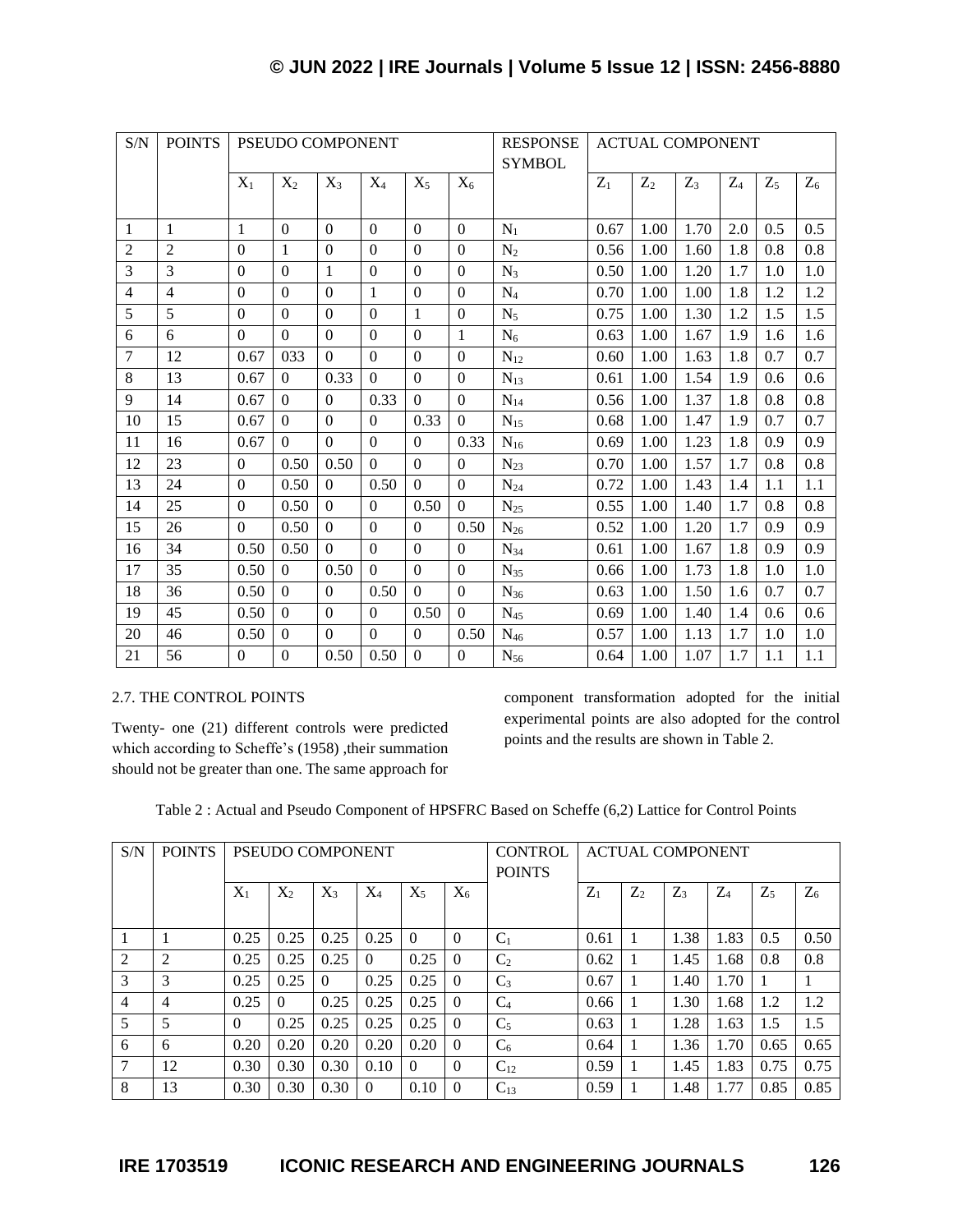| 9  | 14 | 0.30     | 0.30     | $\Omega$ | 0.30 | 0.10     | $\Omega$       | $C_{14}$ | 0.65 |   | 1.42 | 1.80 |      | 1    |
|----|----|----------|----------|----------|------|----------|----------------|----------|------|---|------|------|------|------|
| 10 | 15 | 0.30     | $\Omega$ | 0.30     | 0.30 | 0.10     | $\Omega$       | $C_{15}$ | 0.64 | 1 | 1.30 | 1.77 | 0.9  | 0.9  |
| 11 | 16 | $\theta$ | 0.30     | 0.30     | 0.30 | 0.10     | $\Omega$       | $C_{16}$ | 0.60 |   | 1.27 | 1.71 |      | 1    |
| 12 | 23 | 0.10     | 0.30     | 0.30     | 0.30 | $\Omega$ | $\Omega$       | $C_{23}$ | 0.60 |   | 1.31 | 1.79 | 1.55 | 1.55 |
| 13 | 24 | 0.30     | 0.10     | 0.30     | 0.30 | $\Omega$ | $\Omega$       | $C_{24}$ | 0.62 |   | 1.33 | 1.83 | 1.1  | 1.1  |
| 14 | 25 | 0.30     | 0.10     | 0.30     | 0.30 | $\Omega$ | $\Omega$       | $C_{25}$ | 0.63 | 1 | 1.41 | 1.85 | 1.25 | 1.25 |
| 15 | 26 | 0.10     | 0.20     | 0.30     | 0.40 | $\Omega$ | $\Omega$       | $C_{26}$ | 0.61 | 1 | 1.25 | 1.79 | 1.35 | 1.35 |
| 16 | 34 | 0.30     | 0.20     | 0.10     | 0.40 | $\Omega$ | $\Omega$       | $C_{34}$ | 0.64 | 1 | 1.35 | 1.85 | 0.89 | 0.89 |
| 17 | 35 | 0.20     | 0.20     | 0.10     | 0.10 | 0.40     | $\Omega$       | $C_{35}$ | 1.40 |   | 1.04 | 1.59 | 1.08 | 1.08 |
| 18 | 36 | 0.30     | 0.10     | 0.30     | 0.20 | 0.10     | $\Omega$       | $C_{36}$ | 0.62 |   | 1.36 | 1.77 | 0.92 | 0.92 |
| 19 | 45 | 0.25     | 0.25     | 0.15     | 0.15 | 0.20     | $\Omega$       | $C_{45}$ | 0.61 | 1 | 1.51 | 3.16 | 0.91 | 0.91 |
| 20 | 46 | 0.30     | 0.30     | 0.20     | 0.10 | 0.10     | $\Omega$       | $C_{46}$ | 0.68 |   | 1.56 | 1.96 | 0.98 | 0.98 |
| 21 | 56 | 0.10     | 0.30     | 0.30     | 0.30 | $\Omega$ | $\overline{0}$ | $C_{56}$ | 1.30 |   | 1.31 | 1.79 | 0.95 | 0.95 |

The actual component as transformed from Eqn. (17) , Table (1) and (2) were used to measure out the quantities of water/cement ratio  $(Z_1)$ , cement  $(Z_2)$ , fine aggregate  $(Z_3)$ , coarse aggregate  $(Z_4)$ , polypropylene fibre  $(Z_5)$  and steel fibre  $(Z_6)$  in their respective ratios for the concrete cube strength test.

#### III. MATERIALS AND METHODS

#### 3.1 MATERIALS

Cement, water, fine and coarse aggregates, polypropylene fibre and steel fibre are the materials under investigation in this research work. The cement is Dangote cement, a brand of Ordinary Portland Cement, conforming to British Standard Institution BS 12 (1978). The fine aggregate, whose size ranges from 0.05 - 4.5mm was procured from the local river. Crushed granite of 20mm size was obtained from a local stone market and was downgraded to 4.75mm. The same size and nature of polypropylene fibre and steel fibre used previously by Nwachukwu and others (2022c) and Nwachukwu and others (2022b) respectively, are the same as the one being used in this present work. Also, potable water from the clean water source was used in this experimental investigation.

#### 3.2. METHOD

## 3.2.1. SPECIMEN PREPARATION / BATCHING/ CURING

The specimens for the compressive strength were concrete cubes. They were cast in steel mould measuring 15cm\*15cm\*15cm. The mould and its base were damped together during concrete casting to prevent leakage of mortar. Thin engine oil was applied to the inner surface of the moulds to make for easy removal of the cubes. Batching of all the constituent material was done by weight using a weighing balance of 50kg capacity based on the adapted mix ratios and water cement ratios. A total number of 42 mix ratios were to be used to produce 84 prototype concrete cubes. Twenty- one (21) out of the 42 mix ratios were as control mix ratios to produce 42 cubes for the conformation of the adequacy of the mixture design given by Eqn. (7), whose coefficients are given in Eqns.  $(8) - (12)$ . Curing commenced 24hours after moulding. The specimens were removed from the moulds and were placed in clean water for curing. After 28days of curing the specimens were taken out of the curing tank.

#### 3.2.2. COMPRESSIVE STRENGTH TEST

Compressive strength testing was done in accordance with BS 1881 – part 116 (1983) - Method of determination of compressive strength of concrete cube and ACI (1989) guideline .Two samples were crushed for each mix ratio and in each case, the compressive strength was then calculated using Eqn.(18)

> Compressive Strength = Average failure Load,P (N)  $\frac{Area}{2}$  ranute Load,  $r$  (N)<br>Cross– sectional Area, A (mm2)

IV. RESULTS AND DISCUSSION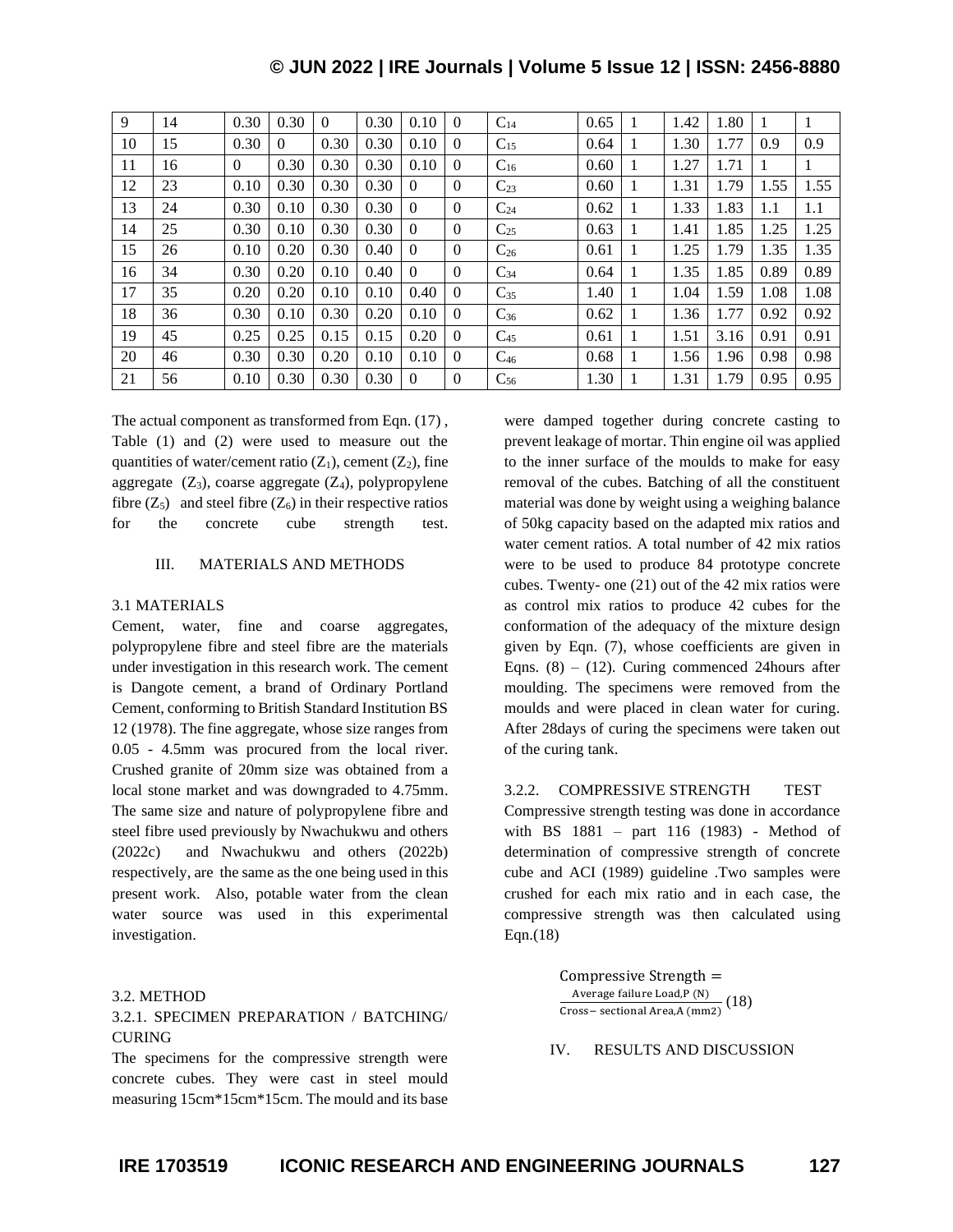# 4.1. COMPRESSIVE STRENGTH RESULTS OF HPSFRC FOR THE INITIAL EXPERIMENTAL TESTS.

The results of the compressive strength  $(R_{\text{esc}}, N_{i})$  of HPSFRC based on a 28-days strength is presented in Table 3. These are calculated from Eqn..(18)

Table 3: 28<sup>th</sup> Day Compressive Strength Test Results for HPSFRC Based on Scheffe's (6, 2) Model for the Initial Experimental Tests.

| S/N            | <b>POINTS</b>  | <b>EXPERIMENTAL</b> | <b>RESPONSE</b> | <b>RESPONSE</b> | $\sum N_i$ | <b>AVERAGE</b>  |
|----------------|----------------|---------------------|-----------------|-----------------|------------|-----------------|
|                |                | <b>NUMBER</b>       | $N_i$ , MPa     | <b>SYMBOL</b>   |            | <b>RESPONSE</b> |
|                |                |                     |                 |                 |            | N, MPa          |
| $\mathbf{1}$   | $\mathbf{1}$   | 1A                  | 50.43           | $N_1$           | 102.07     | 51.04           |
|                |                | 1B                  | 51.64           |                 |            |                 |
| 2              | $\overline{2}$ | 2A                  | 53.89           | $N_2$           | 107.98     | 53.99           |
|                |                | 2B                  | 54.09           |                 |            |                 |
| 3              | $\overline{3}$ | 3A                  | 49.76           | $N_3$           | 100.29     | 50.15           |
|                |                | 3B                  | 50.53           |                 |            |                 |
| $\overline{4}$ | $\overline{4}$ | 4A                  | 54.32           | $N_4$           | 108.65     | 54.33           |
|                |                | 4B                  | 54.33           |                 |            |                 |
| 5              | 5              | 5A                  | 57.66           | $N_5$           | 115.30     | 57.65           |
|                |                | 5B                  | 57.64           |                 |            |                 |
| 6              | 6              | 6A                  | 49.98           | $N_6$           | 99.85      | 49.93           |
|                |                | 6B                  | 49.87           |                 |            |                 |
| $\tau$         | 12             | <b>7A</b>           | 34.76           | $N_{12}$        | 70.52      | 35.26           |
|                |                | 7B                  | 35.76           |                 |            |                 |
| 8              | 13             | 8A                  | 43.97           | $N_{13}$        | 87.84      | 43.92           |
|                |                | $8\mathrm{B}$       | 43.87           |                 |            |                 |
| 9              | 14             | <b>9A</b>           | 49.94           | $N_{14}$        | 98.48      | 49.24           |
|                |                | 9B                  | 48.54           |                 |            |                 |
| 10             | 15             | 10A                 | 52.08           | $N_{15}$        | 104.64     | 52.31           |
|                |                | $10B$               | 52.54           |                 |            |                 |
| 11             | 16             | 11A                 | 44.32           | $N_{16}$        | 87.97      | 43.99           |
|                |                | 11B                 | 43.65           |                 |            |                 |
| 12             | 23             | 12A                 | 46.87           | $N_{23}$        | 94.15      | 47.08           |
|                |                | 12B                 | 47.28           |                 |            |                 |
| 13             | 24             | 13A                 | 39.84           | $\rm N_{24}$    | 79.89      | 39.95           |
|                |                | 13B                 | 40.05           |                 |            |                 |
| 14             | 25             | 14A                 | 33.64           | $N_{25}$        | 67.32      | 33.66           |
|                |                | 14B                 | 33.68           |                 |            |                 |
| 15             | 26             | 15A                 | 50.08           | $N_{26}$        | 99.94      | 49.97           |
|                |                | 15B                 | 49.86           |                 |            |                 |
| 16             | 34             | 16A                 | 45.98           | $N_{34}$        | 91.86      | 45.93           |
|                |                | 16B                 | 45.88           |                 |            |                 |
| 17             | 35             | 17A                 | 47.98           | $N_{35}$        | 95.84      | 47.92           |
|                |                | 17B                 | 47.86           |                 |            |                 |
| 18             | 36             | 18A                 | 39.82           | $N_{36}$        | 80.03      | 40.02           |
|                |                | 18B                 | 40.21           |                 |            |                 |
| 19             | 45             | 19A                 | 48.66           | $\rm N_{45}$    | 96.64      | 48.32           |
|                |                | 19B                 | 47.98           |                 |            |                 |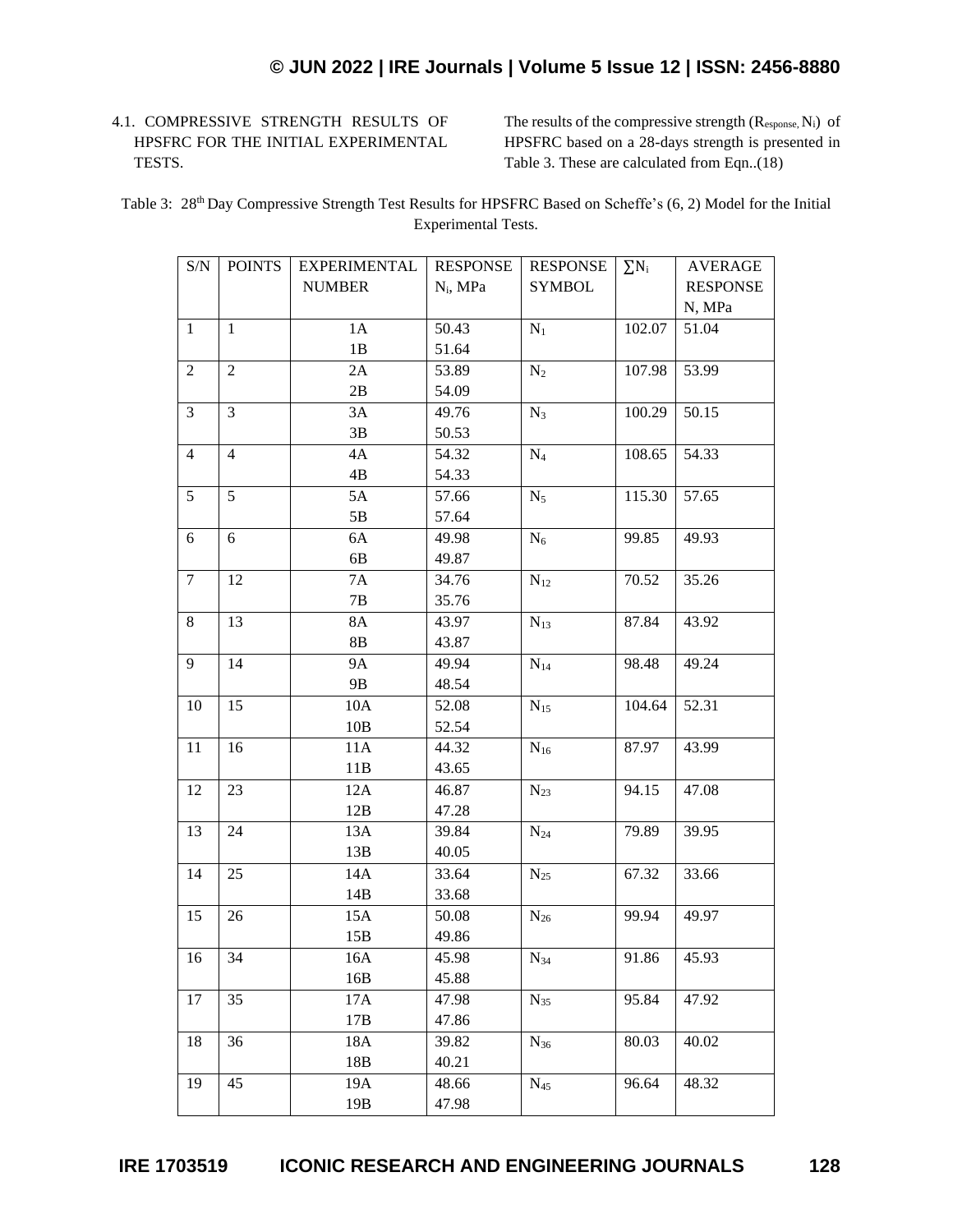| 20 | 46 | 20A  | 51.44 | $N_{46}$ | 102.20 | 51.10 |
|----|----|------|-------|----------|--------|-------|
|    |    | 20B  | 50.76 |          |        |       |
| ∠⊥ | 56 | 21 A | 48.76 | $N_{56}$ | 97.60  | 48.80 |
|    |    | 21B  | 48.84 |          |        |       |

4.2 COMPRESSIVE STRENGTH RESULTS OF HPSFRC FOR THE EXPERIMENTAL (CONTROL) TEST.

Table 4 shows the 28<sup>th</sup> day Compressive strength results for the Experimental (Control) Test

Table 4: 28TH Day Compressive Strength Results for HPSFRC Based on Scheffe's (6,2) Model for the Experimental (Control) Tests.

| $\ensuremath{\mathrm{S/N}}$ | <b>CONTROL</b> | <b>EXPERIMENTAL</b> | RESPONSE, | <b>AVERAGE</b><br>RESPONSE, |
|-----------------------------|----------------|---------------------|-----------|-----------------------------|
|                             | <b>POINTS</b>  | <b>NUMBER</b>       | MPa       | MPa                         |
|                             |                |                     |           |                             |
| $\mathbf{1}$                | $C_1$          | 1A                  | 49.98     | 50.32                       |
|                             |                | $1\mathrm{B}$       | 50.65     |                             |
| $\overline{2}$              | C <sub>2</sub> | 2A                  | 54.75     | 54.49                       |
|                             |                | $2\mathbf{B}$       | 54.22     |                             |
| $\mathfrak{Z}$              | $C_3$          | 3A                  | 46.76     | 46.92                       |
|                             |                | 3B                  | 47.08     |                             |
| $\overline{4}$              | C <sub>4</sub> | 4A                  | 52.65     | 52.87                       |
|                             |                | $4\mathrm{B}$       | 53.08     |                             |
| $\overline{5}$              | $C_5$          | 5A                  | 51.86     | 51.95                       |
|                             |                | $5\mathrm{B}$       | 52.04     |                             |
| 6                           | $C_6$          | 6A                  | 50.76     | 50.10                       |
|                             |                | 6B                  | 49.44     |                             |
| $\tau$                      | $C_{12}$       | $7A$                | 37.86     | 37.42                       |
|                             |                | $7\mathrm{B}$       | 36.98     |                             |
| $8\,$                       | $C_{13}$       | <b>8A</b>           | 42.98     | 42.38                       |
|                             |                | 8B                  | 41.77     |                             |
| 9                           | $C_{14}$       | <b>9A</b>           | 45.66     | 45.94                       |
|                             |                | <b>9B</b>           | 46.22     |                             |
| 10                          | $C_{15}$       | $10A$               | 51.06     | 51.19                       |
|                             |                | $10B$               | 51.32     |                             |
| 11                          | $C_{16}$       | 11A                 | 44.43     | 44.54                       |
|                             |                | 11B                 | 44.64     |                             |
| 12                          | $C_{23}$       | 12A                 | 47.87     | 47.50                       |
|                             |                | 12B                 | 47.12     |                             |
| 13                          | $C_{24}$       | 13A                 | 40.22     | 40.28                       |
|                             |                | 13B                 | 40.33     |                             |
| 14                          | $C_{25}$       | 14A                 | 31.82     | 31.91                       |
|                             |                | 14B                 | 32.00     |                             |
| 15                          | $C_{26}$       | 15A                 | 45.87     | 46.05                       |
|                             |                | 15B                 | 46.22     |                             |
| 16                          | $C_{34}$       | 16A                 | 45.55     | 45.44                       |
|                             |                | 16B                 | 45.32     |                             |
| 17                          | $C_{35}$       | $17A$               | 49.86     | 49.65                       |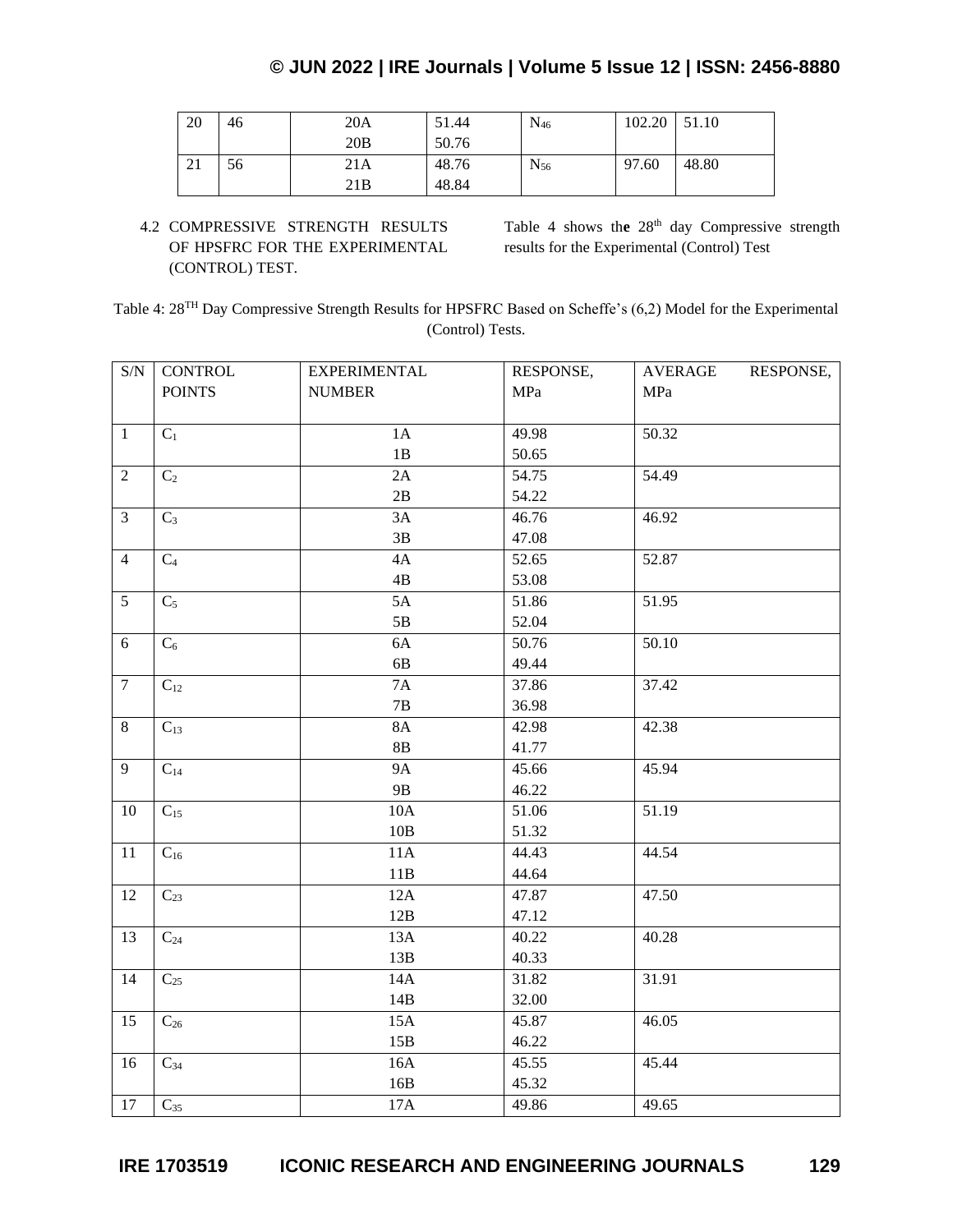|    |          | 17B             | 49.43 |       |
|----|----------|-----------------|-------|-------|
| 18 | $C_{36}$ | 18A             | 40.54 | 40.43 |
|    |          | 18B             | 40.32 |       |
| 19 | $C_{45}$ | 19A             | 48.34 | 48.39 |
|    |          | 19 <sub>B</sub> | 48.43 |       |
| 20 | $C_{46}$ | 20A             | 50.32 | 50.28 |
|    |          | 20B             | 50.23 |       |
| 21 | $C_{56}$ | 21A             | 49.44 | 49.33 |
|    |          | 21B             | 49.22 |       |

#### 4.3 SCHEFFE'S (6,2) REGRESSION MODEL FOR COMPRESSIVE STRENGTH OF HPSFRC

Substituting the values of the compressive strengths (responses) from Table 3 into Eqns.(8) through (12), we obtain the coefficients (in MPa) of the Scheffe's second degree polynomial as follows:

 $β<sub>1</sub> = 51.04; β<sub>2</sub> = 20.53.99; β<sub>3</sub> = 50.15; β<sub>4</sub> = 54.33;$  $\beta_5 = 57.65$ ;  $\beta_6 = 49.93$ ;  $\beta_{12} = 69.02$ ;  $\beta_{13} = 26.70$ ;  $\beta_{14} = -13.78; \ \beta_{15} = -8.14; \ \beta_{16} = -25.98; \beta_{23} = -19.96;$  $\beta_{24} = -56.84$ ;  $\beta_{25} = -88.69$ ;  $\beta_{26} = -7.96$ ;  $\beta_{34} = -25.24$ ;  $β_{35} = -23.92$ ;  $β_{36} = -40.14$ ;  $β_{45} = -30.68$ ;  $β_{46} = -4.12$   $β_{56} = -1.12$ 19.96; (19)

Substituting the values of these coefficients in Eqn.(19) into Eqn. (9), we obtain the polynomial model for the optimization of the compressive strength of HPSFRC based on Scheffe's (6,2) lattice as given in Eqn.(20)

 $N = 51.04X1 + 20.53X2 + 50.15X3 + 54.33X4 +$  $57.65X5 + 49.93X6 + 69.02X1X2 + 26.70X1X3$  -13.78X1X4

 -8.14X1X5 – 25.18X1X6 - 19.96X2X3 – 56.84X2X4 – 88.69X2X5 – 7.96X2X6 - 25.24X3X4 – 23.92X3X5

 –40.14X3X6-30.68X4X5-4.12X4X6-19.96X5X6 (20)

## 4.4. SCHEFFE'S (6,2) MODEL RESPONSES FOR HPSFRC AT CONTROL POINTS

By substituting the pseudo mix ratio of points  $c_1$ ,  $c_2$ , c<sub>3</sub>, c<sub>4</sub>, c<sub>5</sub>, ... ..... c<sub>56</sub> of Table 2 into Eqn.(20), we obtain the second degree model responses for the control points of HPSFRC.

#### 4.5 VALIDATION AND TEST OF ADEQUACY OF THE SCHEFFE'S (6,2) MODEL FOR HPSFRC

The reason for performing the test of adequacy is to check if there is any significant difference between the compressive strength results (lab responses) given in Table 4 and model responses from the control points based on Eqn.(20). Here, the Student's  $-$  T - test is adopted as the means of validating the Sheffe's model. Note that the procedures for using the Student's  $-$  T test have been explained by Nwachukwu and others (2022 c). The result of the test shows that there is no significant difference between the experimental results and model responses. Therefore, the model is very adequate for predicting the compressive strength of HPSFRC based on Scheffe's (6,2) lattice.

#### 4.6. DISCUSSION OF RESULTS

The highest compressive strength of HPSFRC based on Scheffe's (6,2) lattice is 57.65MPa . This corresponds to mix ratio of 0.75:1.00:1.30:1.20:1.50:1.50 for water/cement ratio, cement, fine aggregate, coarse aggregate, polypropylene fibre and steel fibre respectively. Similarly, the lowest compressive strength was found to be 33.66 MPa values from the model were found to be greater than the minimum value specified by the American Concrete Institute for the compressive strength of good concrete and also minimum standard (of 4500psi or 30.75MPa) specified by the American Society of Testing and Machine, ASTM C39 and ASTM C 469. Thus, using the model, compressive strength of HPSFRC of all points (1 - 56) in the simplex can be evaluated based on Scheffe's second degree model.

#### V. CONCLUSION

Scheffe's Second Degree Optimization Model, for six component mixtures, Scheffe's (6,2) has been presented so far and used to predict the mix proportions as well as a model for predicting the compressive strength of HPSFRC cubes. By using Scheffe's (6,2) simplex model, the values of the compressive strength were obtained for HPSFRC at all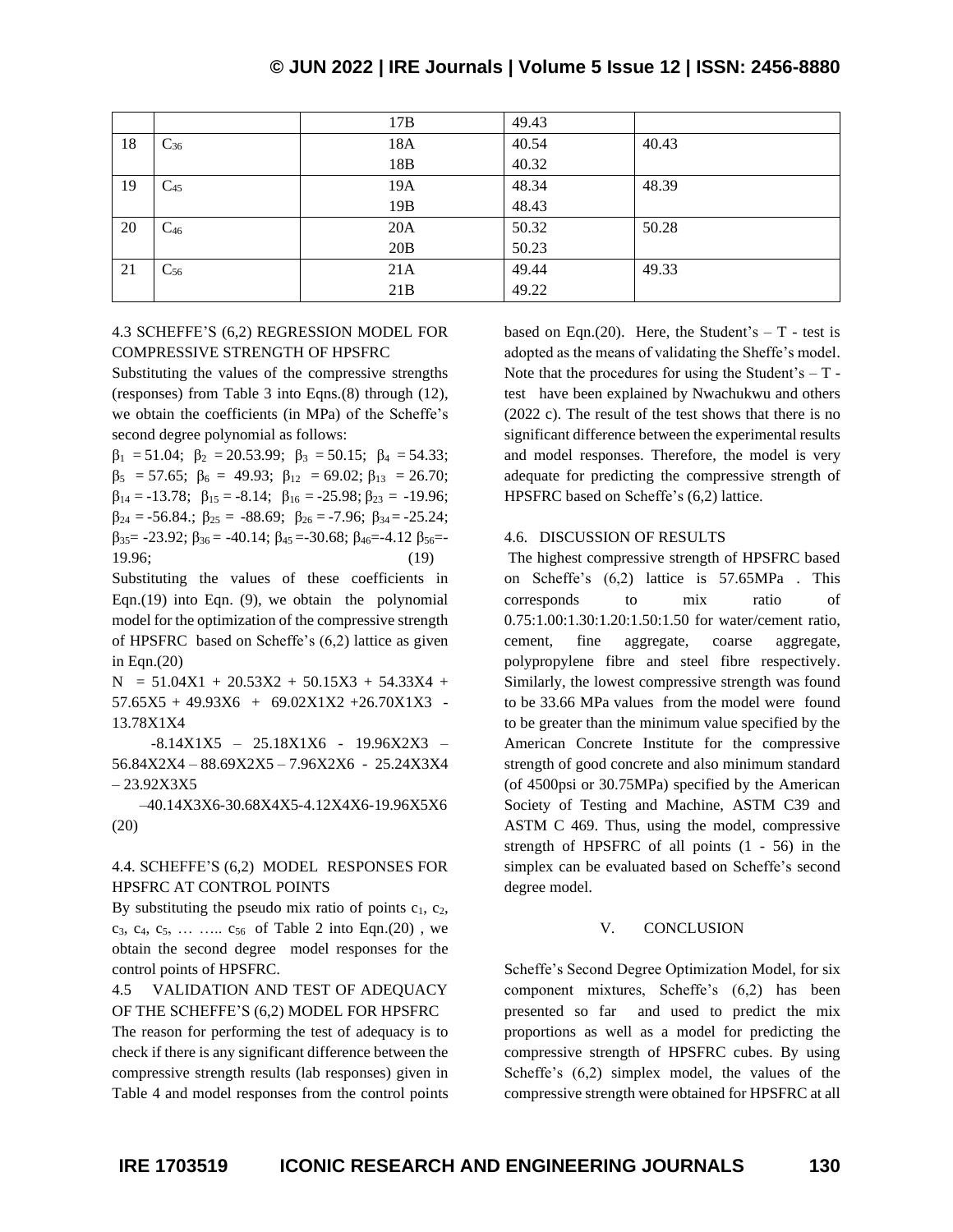21 points. The result of the student's t-test confirmed that there is a good correlation between the strengths predicted by the models and the corresponding experimentally observed results. The optimum attainable compressive strength of HPSFRC predicted by the Scheffe's (6,2) model based on Scheffe's (6,2) model. However, both values meet the minimum standard requirement (of 20 MPa and 30.75MPa) stipulated by American Concrete Institute (ACI) and American Society of Testing and Machine, ASTM C39 and ASTM C 469 respectively, for the compressive strength of good concrete. Thus, with the Scheffe's (6,2) model, any desired strength of HPSFRC given any mix proportions can be easily predicted and evaluated and vice versa. Finally, by the utilization of this Scheffe's optimization model, the problem of having to go through vigorous, timeconsuming and laborious mixture design procedures to obtain a desiring strength of HPSFRC has been reduced to the barest minimum.

#### REFERENCES

- [1] ACI Committee 211. (1994): "Standard Practice for Selecting Proportions for Normal, Heavyweight, and Mass Concrete (ACI 211.1R-91)"; American Concrete Institute, ACI Manual of Concrete Practice, Detroit, Michigan, USA.
- [2] ACI Committee 544. (1982): "State-of-the-Report on Fibre Reinforced Concrete, (ACI 544.1R-82)"; *Concrete International: Design and Construction*. Vol. 4, No. 5: Pp. 9-30, American Concrete Institute, Detroit, Michigan, USA.
- [3] ACI Committee 544. (1989): "Measurement of Properties of Fibre Reinforced Concrete, (ACI 544.2R-89)"; American Concrete Institute, Detroit, Michigan, USA.
- [4] Aggarwal, M.L. (2002): "Mixture Experiments: Design Workshop Lecture Notes", University of Delhi, India.
- [5] Arube, G.E, Akusobo, I.S and Damini, R.G. (2021): "Analyzing the Effects of Steel Fibres in Concrete Paving Blocks" International Journal of Civil Engineering Construction and Estate Managemen, Vol.9, No.2, Pp.38- 51.
- [6] ASTM C39 (1997), Standard Test Method for Compressive Strength of Concrete Cubes ,

American Society for Testing and Material, West Conshohocken, PA, USA

- [7] ASTM C469 (2010), Standard Test Method for Compressive Strength of Concrete Cubes , American Society for Testing and Material, West Conshohocken, PA, USA
- [8] Baros, J.A.O.., Cunha, V.M., Ribeiro, A.F. and Antunes, J.A.B. (2005):"Post- Cracking Behaviour of Steel Fibre Reinforced Concrete"; Journal of Materials and Structures , Vol. 38. Pp 47-56.
- [9] Bayasi, Z., and Zeng, J. (1993):"Properties of Polypropylene Fibre Reinforced Concrete "; ACI Materials Journal.
- [10] Blaszcszynski, T, and Przybylska-Falek, M. (2015):"Steel Fibre Reinforced Concrete As a Structural Material "; Procedia Engineering, Science Direct, Vol. 122. Pp 282-289.
- [11] British Standards Institution, BS 12 (1978): Ordinary and Rapid – Hardening Portland cement; London.
- [12] British Standards Institution, BS 1881-Part 116 (1983). Methods of Determination of Compressive Strength of Concrete Cube, London.,
- [13] Department of Environment, DOE(1988): Design of Normal Concrete Mixes , HMSO, London.
- [14] Ettu, L.O. (2001): Design Of Reinforced Concrete Elements To BS 8110 (1997), Charismatic Forum Publication Ltd, Oweeri, Nigeria
- [15] Ezeh, J.C.& Ibearugbulam, O.M. (2009):"Application of Scheffe's Model in Optimization of Compressive Cube Strength of River Stone Aggregate Concrete";*International Journal of Natural and Appllied Sciences;*Vol. 5, No. 4,Pp 303 – 308 .
- [16] Ezeh, J.C., Ibearugbulam, O.M.& Anyaogu, L. (2010a):"Optimization of Compressive Strength of Cement- Sawdust Ash Sandcrete Block using Scheffe's Mathematical Model"; *Journal of Applied Engineering Research.* Vol.4, No.4, Pp 487–494.
- [17] Ezeh, J.C., Ibearugbulam, O.M.&Anya, U. C (2010b):"Optimization of aggregate composition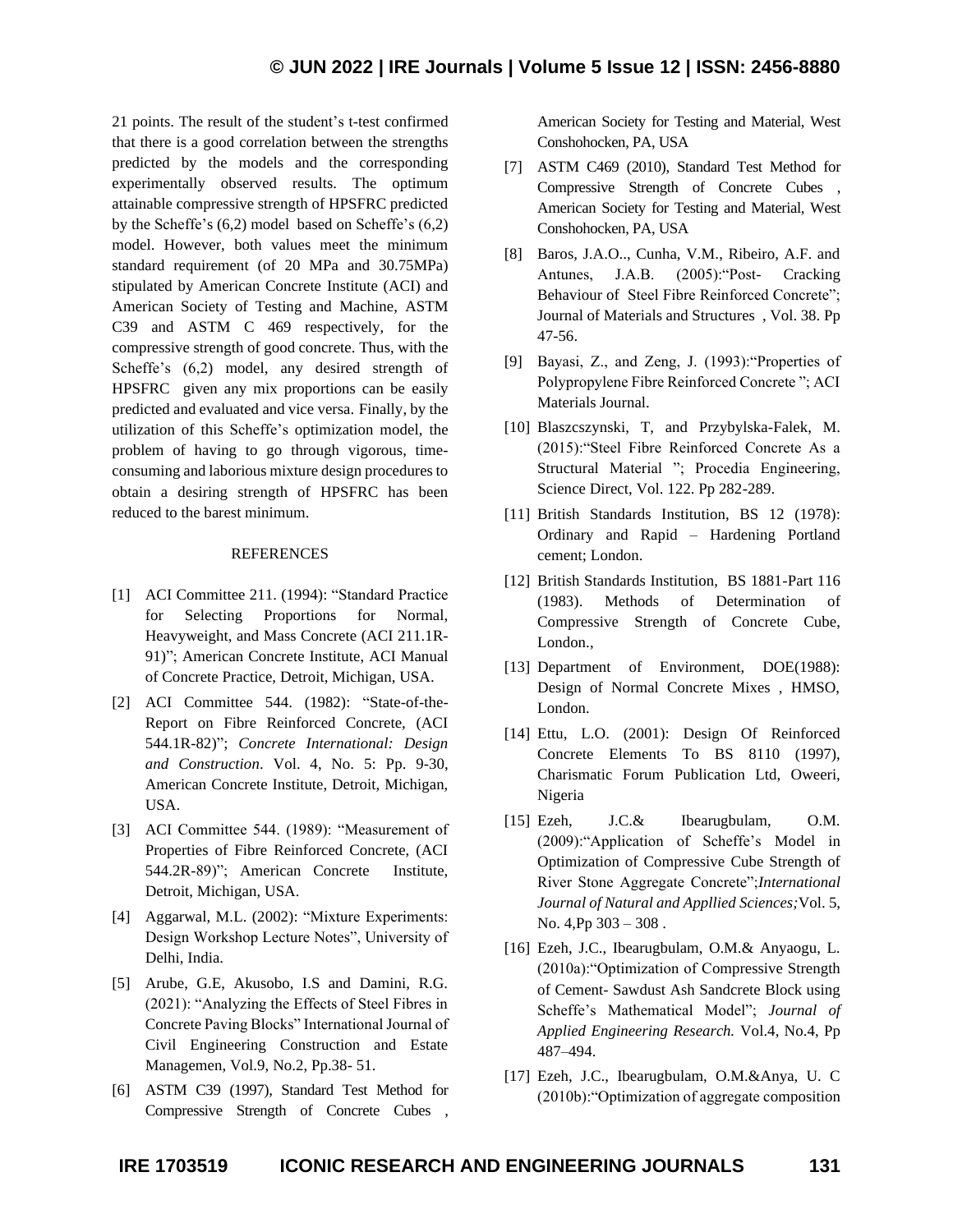of laterite/sand hollow Block Using Scheffe's Simplex Method";*International Journal of Engineering.*Vol.4, No.4, Pp 471 – 478.

- [18] Ghaffar,, .A.., Chavhan, A.S., and Tatwawadi, R.S. (2014):"Steel Fibre Reinforced Concrete"; International Journal of Engineering Trends And Technology (IJETT), Vol..9., No. 15, Pp 791- 797.
- [19] Huang, C., Cunha, and Zhao, G. (1995):"Properties of Steel Fibre Reinforced Concrete Containing Larger Coarse Aggregate"; Science Direct.
- [20] Hughes, B.P. (197I): The Economic Utilization of Concrete Materials, Proceedings of the Symposium on Advances in Concrete , Concrete Society, London
- [21] Ibearugbulam, O.M. (2006):"Mathematical Model for Optimization of Compressive Strength of Periwinkle Shell-Granite Aggregate Concrete";*M.Eng.. Thesis,* Federal University of Technology, Owerri, Nigeria.
- [22] Jackson, N. and Dhir, R.K. (1996): Civil Engineering Materials, 5<sup>th</sup> Edition, Palgrave, New York.
- [23] Jean-Louis, G. and Sana, U.B. (2005):"Corrosion of Steel Fibre Reinforced Concrete From The Crack"; Journal of Cement and Concrete Research , Vol. 35. Pp 572 -577.
- [24] khaloo, A. R. and Afshari, M. (2005):" Flexural Behaviour of Small Steel Fibre Reinforced Concrete Slabs "; Science Direct, Vol. 27, No.1. Pp 141 -149.
- [25] Lau, A.and Anson, M. (2006): "Effect of High Temperatures on High Performance Steel Fibre Reinforced Concrete"; Science Direct, Vol. 36, No.9, Pp 1698 -1707.
- [26] Lie, T.T. and Kodur, V.K.R. (1996): "Thermal and Mechanical Properties of Steel Fibre Reinforced Concrete At Elevated Temperatures ";Canadian Journal of Civil Engineering , Vol. 23, No. 4, Pp 511 -517.
- [27] Lima, D.H. and Oh, B.H. (1999):"Experimental and Theoretical Investigation On The Shear Of Steel Fibre Reinforced Concrete Beam "; Journal of Engineering Structures , Vol. 21, No. 10, Pp 937 -944.
- [28] M.K.-Yew, I, Othman, M.C., Yew, S.H.Y.and Mahmud, H.B. (2011): Strength Properties of Hybrid Nylon-Steel and Polypropylene –Steel Fiber-Reinforced High Strength Concrete ; International Journal of The Physical Sciences, Vol. 6, No. 33, Pp. 75-88.
- [29] Neville, A.M. (1990): Properties of Concrete; 3rd edition, Pitman, England.
- [30] Nwachukwu,, K. C., Njoku, ,K.O., Okorie ,P. O, .Akosubo,, I.S. , Uzoukwu , C. S.,Ihemegbulem, E.O. and .Igbojiaku , A.U (2022a):" Comparison Between Scheffe's Second Degree (5,2) And Third Degree (5,3) Polynomial Models In The Optimization Of Compressive Strength Of Glass Fibre Reinforced Concrete (GFRC)"; American Journal of Computing and Engineering (AJCE), Vol. 5, No. 1, Pp 1– 23.
- [31] Nwachukwu, K.C., Okafor, M. ,Thomas, B., Oputa, A.A., Okodugha,D.A. and Osaigbovo, M.E. (2017): "An Improved Model For The Optimization Of The Compressive Strength Of Glass Fibre Reinforced Concrete (GFRC) Using Scheffe's Second Degree Polynomials"; Researchjournal's Journal of Civil Engineering, Vol. 3, No. 2
- [32] Nwachukwu, K.C.,Okodugha, D.A., Uzoukwu , C. S.,Igbojiaku, A.U. and Okafor, M. (2022b): "Application Of Scheffe's Second Degree Mathematical Model For The Optimization Of Compressive Strength Of Steel Fibre Reinforced Concrete (SFRC)"; International Journal of Advances in Engineering and Management (IJAEM) , Vol. 4, No. 3.
- [33] Nwachukwu, K.C., Okorie, P.O.. Ihemegbulem, E.O., Kemebiye Dimaro , Uzoukwu , C. S., and Maduagwu, J.C.. (2022c): "The Use Of Scheffe's Model For The Optimization Of Compressive Strength Of Polypropylene Fibre Reinforced Concrete (PFRC)"; International Journal of Innovative Science and Research Technology (IJISRT), Vol. 7, No. 1
- [34] Nwachukwu, K.C.,Ozioko, H.O., Okorie, P.O, and Uzoukwu , C. S. (2022d): "Application Of Scheffe's Mathematical Model For The Optimization Of Compressive Strength Of Nylon Fibre Reinforced Concrete (NFRC)";